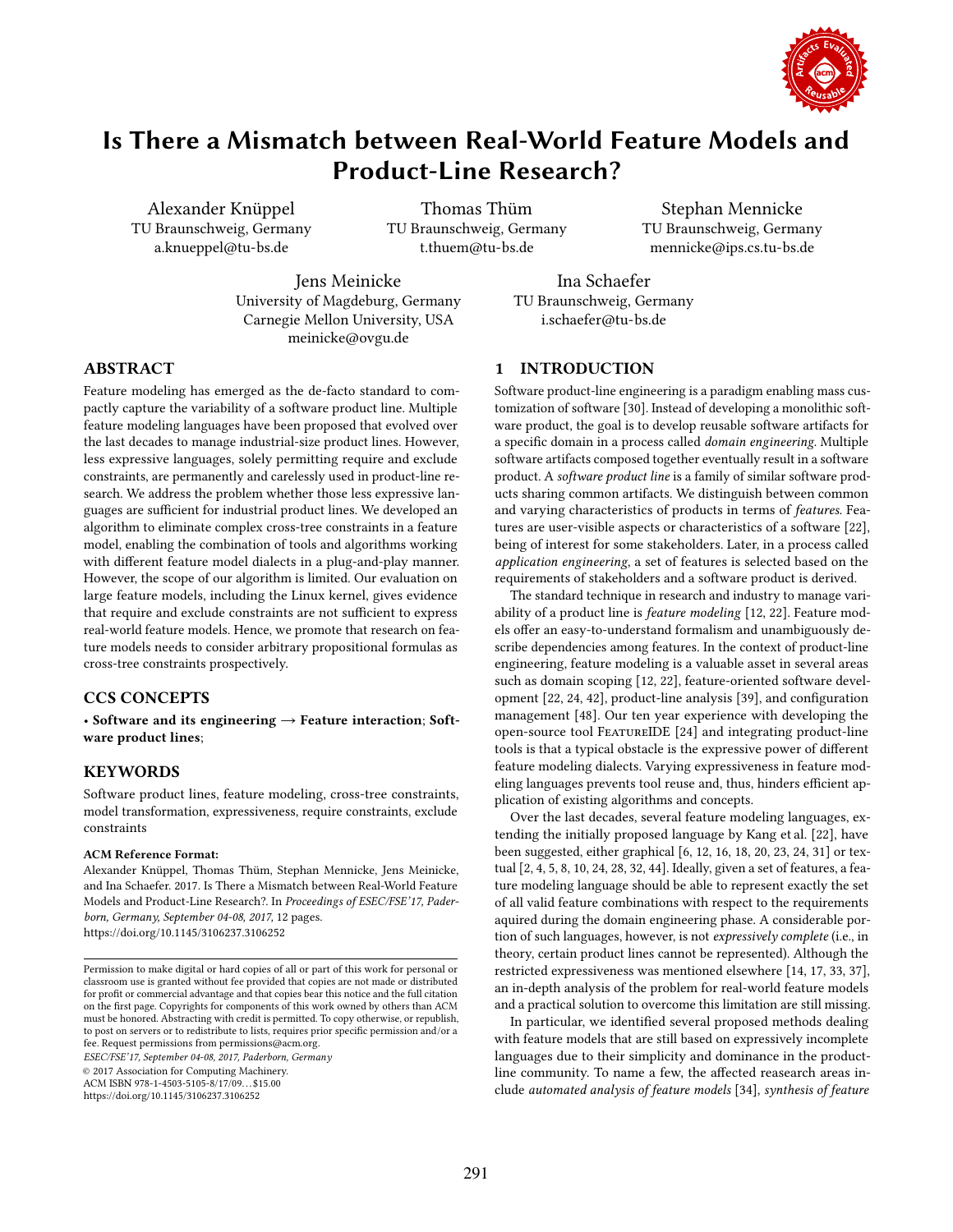ESEC/FSE'17, September 04-08, 2017, Paderborn, Germany Alexander Knüppel, Thomas Thüm, Stephan Mennicke, Jens Meinicke, and Ina Schaefer

models [\[3,](#page-10-3) [21,](#page-11-24) [26,](#page-11-25) [27,](#page-11-26) [37\]](#page-11-22), product-line testing and analysis [\[15,](#page-11-27) [38\]](#page-11-28), generation of artificial feature models for experiments and evaluations [\[19,](#page-11-29) [35\]](#page-11-30), and optimal feature selection [\[6,](#page-11-8) [19,](#page-11-29) [47,](#page-11-31) [48\]](#page-11-7). More surprisingly, the number of anually proposed methods that are based on expressively incomplete feature modeling languages does not seem to decrease over time, as we still identified several publications in the years  $2015 - 2017$  (e.g., [\[11,](#page-11-32) [27,](#page-11-26) [36,](#page-11-33) [45,](#page-11-34) [46\]](#page-11-35)).

Typically, expressively incomplete languages used in productline research facilitate only two kinds of cross-tree constraints, here called *simple constraints*: either the activation of a feature  $f_1$ implies the activation of a feature  $f_2$  (i.e.,  $f_1$  *requires*  $f_2$ ) or the two features are mutually exclusive and cannot be activated together (i.e.,  $f_1$  excludes  $f_2$ ) [\[22\]](#page-11-2). We refer to feature models facilitating only simple constraints as basic feature models.

In contrast to simple constraints, complex constraints are arbitrary propositional formulas over the set of features written as textual constraints [\[5\]](#page-10-2). Complex constraints are already part of many feature modeling languages used in practice, such as FeatureIDE[\[24\]](#page-11-4), Familiar[\[2\]](#page-10-0), or Clafer[\[4\]](#page-10-1). Other variability languages, such as KConFIG and CDL, where feature model approximations exist [\[9\]](#page-11-36), also rely on lavors of propositional logic to document dependencies between features across the feature model hierarchy.

To overcome the problem of diferent languages required at different stages in the engineering process, a feature model transformation is necessary. However, feature models with complex constraints cannot generally be transformed into ones with only simple constraints, as their languages difer in expressive power. Nevertheless, to answer the question whether there is a mismatch between real-world feature models and product-line research, we need to bridge the gap between those diferent languages.

We propose relaxed feature models, an expressively complete language based on simple constraints. In theory, this language can replace basic feature models for various methods in product-line research. However, relaxed feature models may increase significantly in the number of features and constraints. We analyze the usefulness of this transformation on real-word feature models. In particular, the contributions of this paper are as follows.

- We provide examples of product-line research solely focusing on basic feature models.
- We present a product-preserving transformation from languages using complex constraints to relaxed feature models, and formally prove its correctness.
- We quantitatively assess the limited expressiveness of feature models with only simple constraints.
- We give evidence that real-world feature models rely on complex constraints.
- We evaluate our transformation on large real-world feature models and discuss consequences for product-line research.

# 2 EXPRESSIVENESS OF FEATURE MODELS IN PRODUCT-LINE RESEARCH

In this section, we introduce basic feature models, a language predominantly used in product-line research. Thereupon, we investigate its expressive power. A basic feature model is a hierarchically organized tree structure that decomposes features into either an or-group, an alternative-group, or sole mandatory and optional

<span id="page-1-0"></span>

Figure 1: Basic feature model representing a product line for pizzas in FeatureIDE notation.

features. Furthermore, depending on the language, require and ex-clude constraints can be specified [\[12,](#page-11-3) [22\]](#page-11-2). In Figure [1,](#page-1-0) we exemplify a basic feature model representing a product line for pizzas.

Features Topping, Size, and Dough are mandatory, thus are part of all pizza products. As for toppings, we must at least select one of the features Salami, Ham, or Mozzarella. Regarding the size, we may either choose feature Normal or Big. We can also decide which dough we would like to use, namely classic Neapolitan or Sicilian. Finally, we can decide to get extra cheese inside our crust, offered by the optional feature CheesyCrust. Nevertheless, by fulfilling the requires constraint depicted below the diagram (i.e., CheesyCrust  $\Rightarrow$  Big), we force the size of a pizza to be big, whenever we order a cheesy crust.

A feature model language can be described informally by a concrete syntax (i.e., as we did above), or formally by defining a formal model. We are interested in describing our approach formally to precisely and umambigiously reason about our aforementioned contributions. For this purpose, Schobbens et al. [\[33\]](#page-11-21) proposed a generic formal semantics to catch a variety of older feature modeling dialects. To increase expressiveness, they used directed acyclic graphs instead of trees. However, in our experience, the vast majority of feature modeling languages build upon a tree structure. Thus, we give a modified version of the semantics for basic feature models compared to the one Schobbens et al. proposed [\[33\]](#page-11-21). More precisely, we obtained the requirements for our basic feature modeling language by conducting an expert survey of scientific publications in product-line research. Table [1](#page-1-1) lists 15 publications categorized by their respective product-line discipline that go beyond the analysis of propositional logic, for which it is not obvious how they can be used for feature models with complex constraints.

We identified three common characteristics of a basic feature modeling language: (1) features are only decomposed into optional features, mandatory features, or-groups, and alternative-groups, (2) the hierarchy is built upon a tree instead of a directed acyclic graph, and (3) only require and exclude constraints (i.e., simple constraints) are allowed. Optional and mandatory features below one parent are typically grouped together into an and-group.

<span id="page-1-1"></span>Table 1: Summary of reviewed publications using basic feature models for five application domains.

| Research Area                        | Proposal            |
|--------------------------------------|---------------------|
| Analysis of feature models           | [11, 34, 46]        |
| Feature model synthesis              | [3, 21, 26, 27, 37] |
| Generating artificial feature models | [19, 35]            |
| Product-line testing                 | [15, 38]            |
| Optimal feature selection            | [6, 19, 47, 48]     |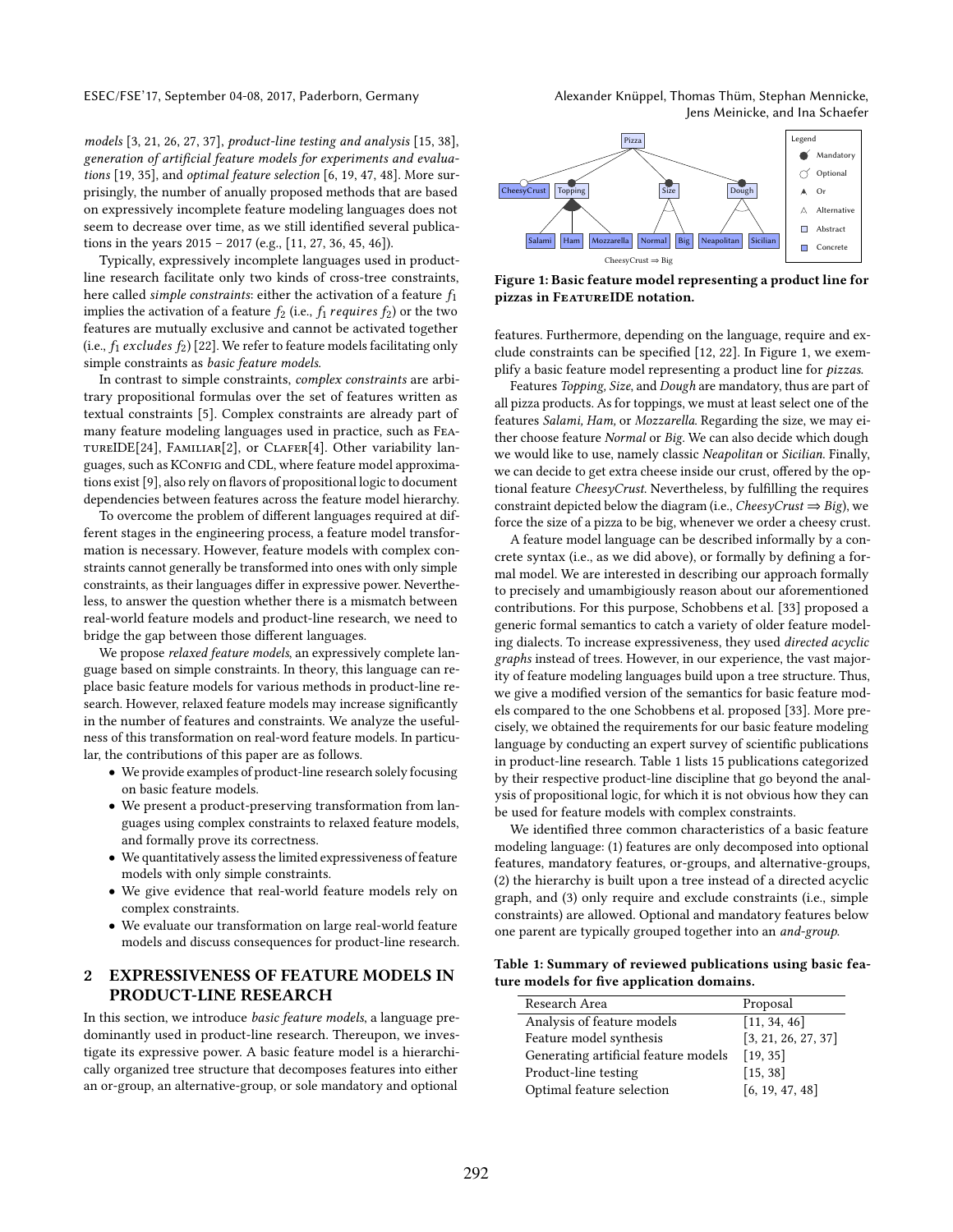<span id="page-2-0"></span>ESEC/FSE'17, September 04-08, 2017, Paderborn, Germany

We denote by  $\mathcal F$  the universe of features. Given a set of features  $N \subseteq \mathcal{F}$ , we distinguish between *concrete features* that are mapped to software artifacts (i.e.,  $P \subseteq N$ ) and *abstract features* [\[41\]](#page-11-37) (i.e.,  $N \setminus P$ ) that are either used for grouping and decomposition or that are planned to be connected with software artifacts later during software evolution. Abstract features have the advantage that each decomposition belongs to exactly one feature and groups can be explicitly labeled (cf. Figure [1](#page-1-0) where features Pizza, Topping, Size, and Dough are abstract for grouping their sub-features). In other concrete syntaxes without abstract features, it is possible to decompose a feature into multiple groups (e.g., or- and alternative-groups) without intermediate features [\[12\]](#page-11-3). Both approaches can be used interchangebly with respect to the set of valid products [\[41\]](#page-11-37). In-spired by the formal semantics of Schobbens et al. [\[33\]](#page-11-21), we define the syntactic domain of basic feature models as follows.

<span id="page-2-5"></span>Definition 2.1. A basic feature model is defined as a 7-tuple  $(N, P, r, \omega, \lambda, \Pi, \Psi)$  where

- $N \subseteq \mathcal{F}$  is a finite set of features and  $P \subseteq N$  a subset of concrete features.
- $r \in N$  is the root feature.
- $\omega : N \to \{0, 1\}$  is a function labeling a feature as either optional (0) or mandatory (1) with  $\omega(r) = 1$ .
- $\lambda : N \to \mathbb{N} \times \mathbb{N}$  is a function representing the relationship of a parent feature and its sub-features. The lower bound is the minimal number of features that must be selected, and the upper bound is the maximal number of features that can be selected. We use  $(1..1)$  for alternative-groups,  $(1..n)$  for or-groups with *n* sub-features,  $\langle n..n \rangle$  for and-groups with *n* sub-features, and ⟨0..0⟩ for leaf features.
- $\Pi \subseteq N \times N$  is a decomposition relation. We denote  $(f, g) \in \Pi$ as  $f \prec g,$  meaning that  $g$  is sub-feature of  $f.$
- $\Psi \subseteq \{f \Rightarrow g, f \Rightarrow \neg g | f, g \in P\}$  is a set of simple constraints in propositional logic.

A basic feature model has an acyclic tree structure (i.e., except for root feature r, every feature has exactly one parent) and leaf features must be concrete (i.e.,  $\forall f \in N$ , if  $\lambda(f) = \langle 0..0 \rangle$  then  $f \in P$ ). Moreover, only features of an and-group can be mandatory (i.e., for  $f, g \in N$ , if  $g < f$  and  $\omega(f) = 1$ , then  $\lambda(g) = \langle n..n \rangle$  with n being the number of sub-features of  $g$ ). The set of all basic feature models is denoted by  $\mathcal{L}_{\mathcal{B}}$ .

<span id="page-2-1"></span>Example 2.2. Consider a feature model  $(N, P, r, \omega, \lambda, \Pi, \Psi) \in \mathcal{L}_{\mathcal{B}}$ as depicted in Figure [2.](#page-2-0) The representation in  $\mathcal{L}_\mathcal{B}$  is illustrated in the following, where names of features are abbreviated by their first identifying letters.

$$
P = \{Sa, H, M, N, B\}
$$
  
\n
$$
N = \{Pi, T, Si\} \cup P
$$
  
\n
$$
r = Pi
$$
  
\n
$$
\omega(f) = \begin{cases}\n0 & \text{if } f \in \{Sa, H, M, N, B\} \\
1 & \text{if } f \in \{Pi, T, Si\} \\
(0.0) & \text{if } f \in \{Sa, H, M, N, B\} \\
(2.2) & \text{if } f = Pi \\
(1.1) & \text{if } f \in \{Si\} \\
(1.3) & \text{if } f = T\n\end{cases}
$$
  
\n
$$
\Pi = \{(Pi, T), (Pi, Si), (T, Sa), (T, H), \\
(T, M), (Si, N), (Si, B)\}
$$
  
\n
$$
\Psi = \{B \Rightarrow M\}
$$



Figure 2: Reduced feature model for the pizza product line.

The distinction between concrete and abstract features allows us to define the semantics of basic feature models only considering features that influence the final product. For instance, in Example [2.2,](#page-2-1) features Pizza, Topping, Size, and Dough are abstract such that their integration into any valid program variant has no direct efect. Nevertheless, they are used in basic feature models for grouping and enabling the selection of sub-features. This is particularly important when comparing two or more feature models, as they may syntactically difer, but still represent the same software product line [\[40,](#page-11-38) [41\]](#page-11-37).

Therefore, it is important to distinguish features in configurations (i.e., a feature selection possibly including abstract features) and features in program variants (i.e., the list of concrete features as an abstraction from implementation details). To retrieve an abstraction of a program variant from a given configuration, we must remove all abstract features. Therefore, we define the set of valid configurations as follows.

<span id="page-2-2"></span>Definition 2.3. Let  $m = (N, P, r, \omega, \lambda, \Pi, \Psi)$  be a basic feature model. Configuration  $c \in 2^N$  is *valid* for *m*, denoted by  $c \models_C m$ , if and only if

- it contains the root feature:  $r \in c$ .
- it satisfies the decomposition type:  $\forall f \in c$ ,  $\lambda(f) = \{ \langle 0..0 \rangle \}$  $\langle 1..1 \rangle$   $\langle 1..n \rangle$   $\langle n..n \rangle$ , where *n* is the number of sub-features of f, and mand(f)  $\subseteq$  c must hold, where mand(f) = { $q \in$  $N | \omega(q) = 1 \wedge f \prec q$  } is the set of mandatory sub-features of  $f$ .
- its parent-child-relationships hold:

$$
\forall f \in c : f' \prec f \text{ implies } f' \in c, \text{ and}
$$

 $\bullet\,$  it satisfies each cross-tree constraint:

$$
\forall \psi \in \Psi : \bigwedge_{f \in c} f \land \bigwedge_{f' \in N \setminus c} \neg f' \models \psi
$$

We denote the set of all valid configurations of  $m$  by  $C_m$ .

Based on Definition [2.3,](#page-2-2) the semantic function maps a feature model in  $\mathcal{L}_{\mathcal{B}}$  to its product line. The semantic domain  $\mathcal{D}$  (i.e., the set of all existing product lines) is defined as  $\mathcal{D}=2^{2^{\mathcal{P}}}$  with  $\mathcal{P}\subseteq\mathcal{F}$ being the set of concrete features. For basic feature models, we denote by  $\mathcal{D}_{\mathcal{B}} \subseteq \mathcal{D}$  the semantic domain of  $\mathcal{L}_{\mathcal{B}}$ .

<span id="page-2-3"></span>Definition 2.4. The semantics of a basic feature model  $m$  is its set of *valid program variants*, defined by  $\llbracket m \rrbracket_{\mathcal{B}} := \{c \cap P \mid c \in C_m\}.$ 

<span id="page-2-4"></span>*Example [2](#page-2-0).5.* Consider the feature model  $m \in \mathcal{L}_B$  in Figure 2 inspired by the pizza product line. The semantic function based on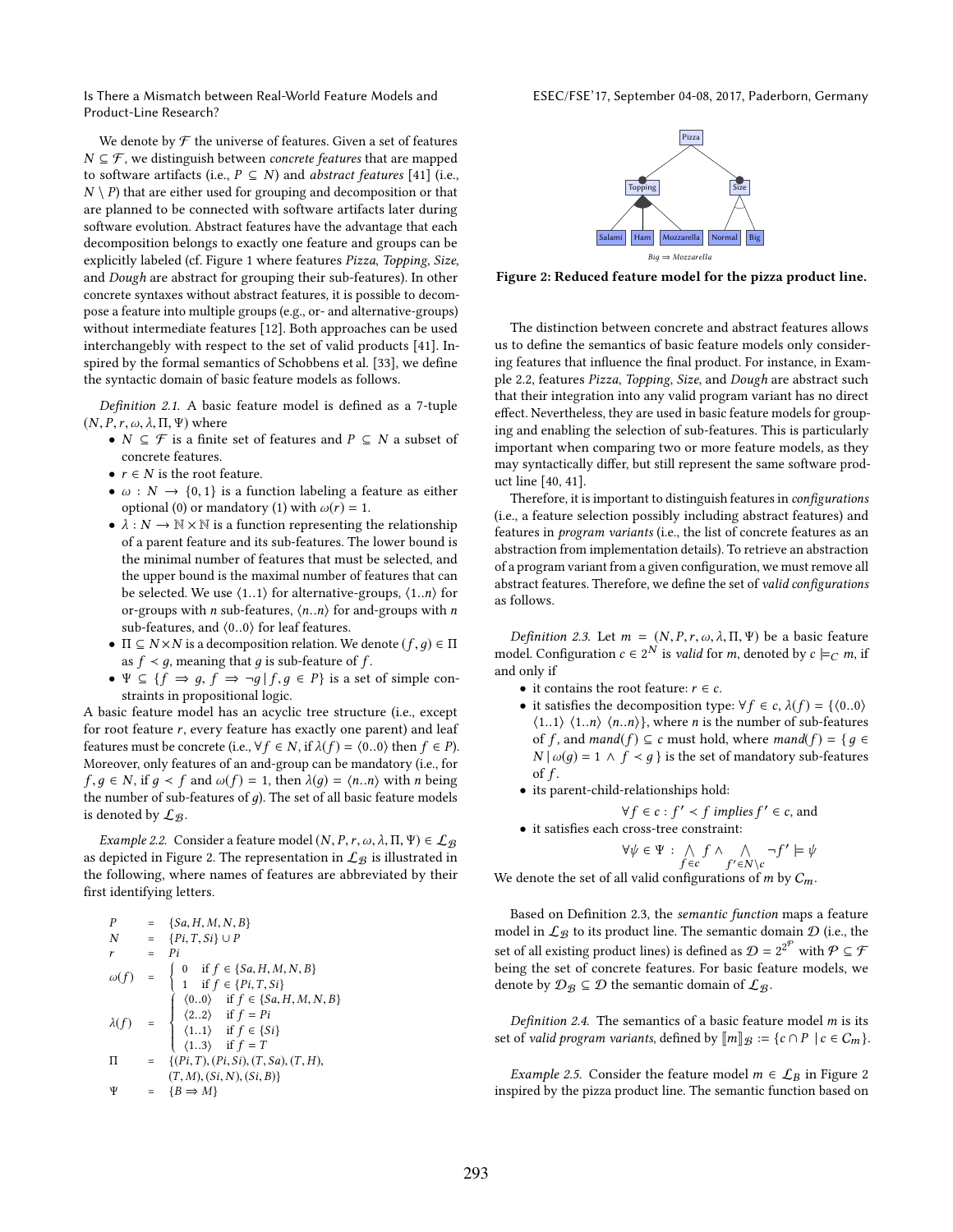Definition [2.4](#page-2-3) results in the following product line, comprising 11 program variants in total.

$$
\[\![m]\!]_{\mathcal{B}} = \{\{N, Sa\}, \{N, H\}, \{N, M\}, \{N, Sa, H\},\
$$

$$
\{N, Sa, M\}, \{N, H, M\}, \{N, Sa, H, M\},\
$$

$$
\{B, M\}, \{B, Sa, M\}, \{B, H, M\}, \{B, Sa, H, M\}\}\
$$

Conversely to Example [2.5,](#page-2-4) an interesting problem is whether a representing feature model for a given product line exists. For this purpose, we define a language as expressively complete, if the domain of the language equals  $D$  and expressively incomplete otherwise. Whether a basic feature modeling language is sufficient to express all theoretical product lines is answered by the following theorem. For convenience, the product line of interest is visualized in Figure [3](#page-3-0) by the left feature model with two complex constraints.

<span id="page-3-1"></span>THEOREM 2.6. The language of basic feature models  $\mathcal{L}_B$  is expressively incomplete (i.e.,  $\mathcal{D}_{\mathcal{B}} \neq \mathcal{D}$ ).

PROOF. It is sufficient to only show one product line  $\pi$  for which no basic feature model exists. We choose  $\pi = \{\{A, B\}, \{A, C\}, \{B\},\}$  ${B, C}, {A, B, C}$ . Based on Definition [2.1,](#page-2-5) features of *m* can have optional and mandatory features, or-groups, or alternative-groups below them. Furthermore, simple constraints can be specified. We make the following observations.

- Parent-child-relationships and constraints: No feature is occurring with any other feature in every product. Hence, there are neither parent-child-relationships nor require constraints between features A, B, and C. Product  $\{A, B, C\}$  further reveals that there are no exclude constraints between these three features.
- Alternative-groups: Similar to above, product  $\{A, B, C\}$  reveals that there are no alternative-groups.
- Mandatory features: There is no single feature occurring in every product. Therefore, neither feature A, B, nor C are mandatory sub-features of r.
- Optional features: Features A, B, and C cannot all be optional sub-features of  $r$ , because the empty product is missing.
- Or-groups and abstract features: Assume  $f_1, f_2 \in \{A, B, C\}$ with  $f_1 \neq f_2$  are in the same or-group. Since there are no cross-tree constraints, no parent-child-relationships, no alternative-groups, and no mandatory features,  $\{\{f_1\}, \{f_2\}\}$  $\subset \pi$  must hold. This, however, is contradicting to the product line  $\pi$ . Abstract features do not improve the situation, since they can only be placed above the or-group or be part of the or-group with the remaining third feature below. No options left are enough to represent the product line.

 $\Box$ 

The other two feature models in Figure [3](#page-3-0) are further examples of feature models where no pendant in  $\mathcal{L}_B$  exist. Theorem [2.6](#page-3-1) proves that, in theory, methods and tools in product-line research limit their applicability if they only consider basic feature models. However, it is unclear whether real-world feature models are afected by this limitation. Hence, we formally investigate expressively complete languages used for real-world feature models in the next section.



<span id="page-3-0"></span>

Figure 3: Three small feature models using complex constraints that cannot be expressed with the basic feature modeling language  $\mathcal{L}_{\mathcal{B}}$ .

# 3 EXPRESSING REAL-WORLD FEATURE MODELS

This section introduces (1) feature models with complex constraints, and (2) relaxed feature models, whereas the latter may serve as a substitution for basic feature models in product-line research.

## 3.1 Feature Models with Complex Constraints

Complex constraints are arbitrary propositional formulas over the set of features. In Definition [2.1,](#page-2-5) we already encoded simple constraints in  $\mathcal{L}_{\mathcal{B}}$  using propositional logic. Hence, complex constraints can be seen as a generalization, since we now allow any logical connection between an arbitrary number of features. Consequently, semantic function  $\llbracket . \rrbracket_{\mathcal{B}}$  (cf. Definition [2.4\)](#page-2-3) carries over to both languages. For convenience, we simply use  $\llbracket . \rrbracket$  in the following. We define the syntactic domain  $\mathcal{L}_M$  based on complex constraints as follows.

Definition 3.1. A feature model in  $\mathcal{L}_M$  is a 7-tuple  $(N, P, r, \omega, \lambda, \Pi, \Psi)$  where

- $N, P, r, \omega, \lambda, \Pi$  follow Definition [2.1](#page-2-5) and
- cross-tree constraints are arbitrary propositional formulas over the set of features N, i.e.,  $\Psi \subseteq \mathbb{B}(N)$ .

THEOREM 3.2. The language  $\mathcal{L}_M$  is expressively complete.

PROOF. Let  $\pi \in \mathcal{D}$  be a product line. We construct feature model  $m = (P \cup \{r\}, P, r, \omega, \lambda, \Pi, \Psi)$  such that  $m \in \mathcal{L}_M$  with  $P = \bigcup$  $\bigcup_{p \in \pi} p$ 

and each feature  $f \in P$  holds the following conditions.

- is sub-feature of root  $r: r \prec f$ .
- is optional:  $\omega(f) = 0$ .
- is a leaf feature:  $\lambda(f) = \langle 0..0 \rangle$ .

Root r is decomposed into optional features (i.e.,  $\lambda(r) = \langle |P|, |P| \rangle$ ). Moreover, we add only one complex constraint representing the product line in disjunctive normal form such that  $\llbracket m \rrbracket = \pi$ :

$$
\Psi = \{ \bigvee_{p \in \pi} (\bigwedge_{f \in p} f \wedge \bigwedge_{f \in P \setminus p} \neg f) \}.
$$

Hence,  $\mathcal{L}_M$  is expressively complete.

Complex constraints offer a strong and concise mechanism for documenting feature dependencies in a feature model. However, it is unclear how existing approaches in product-line research should be extended to integrate them. For example, in our survey (cf. Table [1\)](#page-1-1) we looked at algorithms for optimal feature selection. Some of these approaches are based on genetic algorithms [\[6,](#page-11-8) [19\]](#page-11-29). There exists thus a catalog on how decomposition groups and cross-tree constraints are encoded into chromosomes of individuals. This is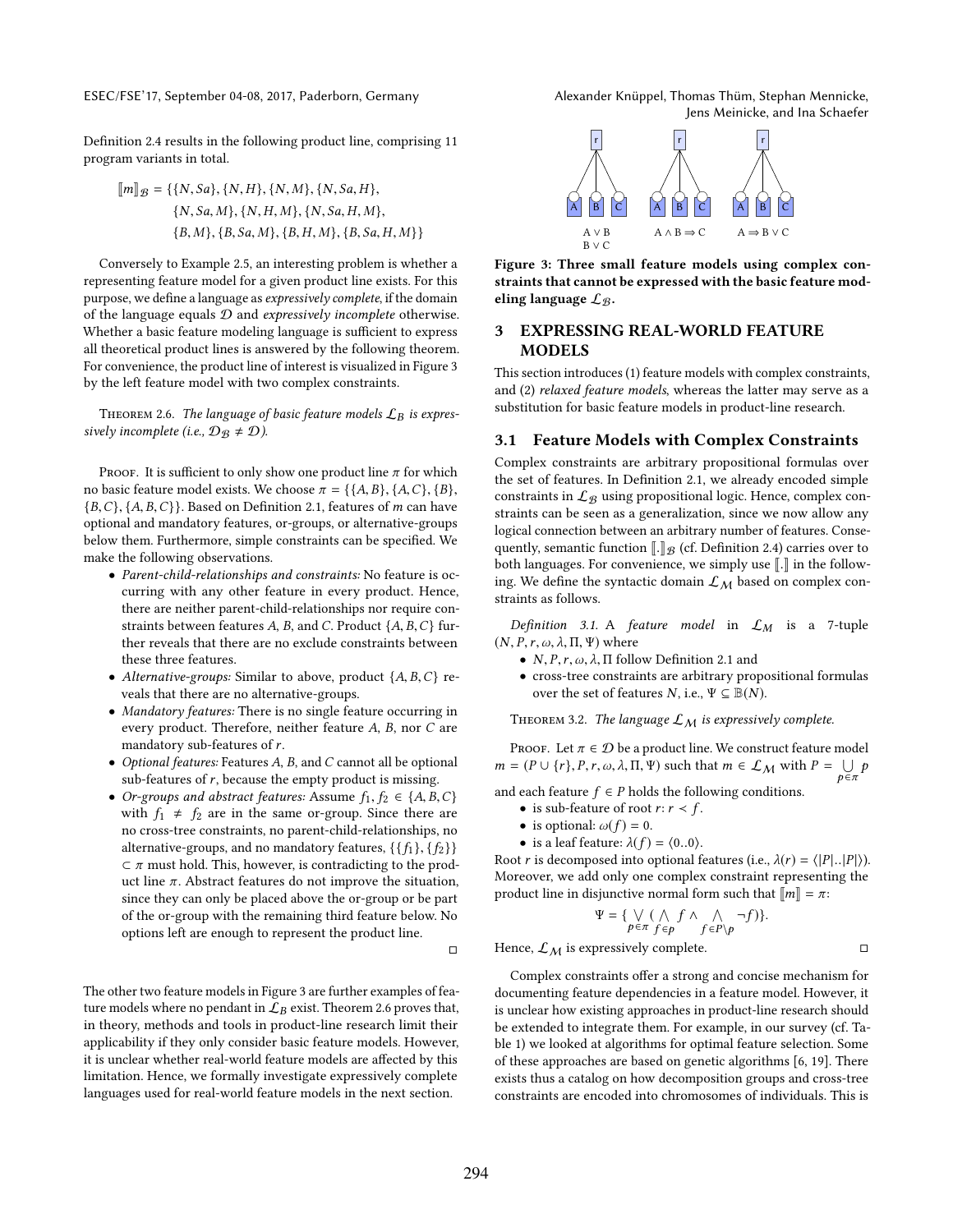less challenging for simple constraints, since there are only four dependencies between two features: either one feature requires another feature (and vice versa), both are mutually exclusive, or there is no dependency. For arbitrary propositional formulas, however, it may be a considerable amount of extra work to modify these algorithms, and it may also be questionable whether a modification leads to an acceptable performance.

Another relevant aspect with an impact on existing product-line research is the interoperability of tools and tool reuse in general. Research could profit from a plug-and-play manner to combine existing and new concepts and tools. For this vision of incorporating diferent product-line tools, it is necessary that their feature model languages are translatable into each other, which gives rise to a product-preserving feature model transformation.

#### 3.2 Relaxed Feature Models

In this section, we consider an alternative feature modeling language that is (1) syntactically very close to the language of basic feature models, (2) uses only simple constraints, and (3) is expressively complete. This language serves as a bridge between basic feature models and feature models using complex constraints. The diference to basic feature models is that relaxed feature models allow abstract features to be leaf features and to be part of simple constraints.

Definition 3.3. A relaxed feature model is defined as a 7-tuple  $(N, P, r, \omega, \lambda, \Pi, \Psi)$  where

- $N, P, r, \omega, \Pi$  follow Definition [2.1,](#page-2-5)
- leaf features may also be abstract, and
- abstract features in simple constraints are allowed:  $\Psi \subset \{f \Rightarrow g, f \Rightarrow \neg g \mid f, g \in N\}.$

The set of all relaxed feature models is denoted by  $\mathcal{L}_{\mathcal{R}}$ .

Our semantics also applies to  $\mathcal{L}_{\mathcal{R}}.$  With the following theorem, we show that those subtle changes already guarantee  $\mathcal{L}_{\mathcal{R}}$  to be expressively complete.

<span id="page-4-0"></span>THEOREM 3.4. Language  $\mathcal{L}_{\mathcal{R}}$  is expressively complete.

PROOF. Let  $\pi = \{p_1, ..., p_n\}$  be a product line with  $\pi \in \mathcal{D}$ . We construct a feature model  $m = (N, P, r, \omega, \lambda, \Pi, \Psi)$  in  $\mathcal{L}_R$  such that the following conditions hold.

$$
P = \bigcup_{i=1}^{n} p_i
$$
  
\n
$$
N = \{r, G, g_1, ..., g_n\} \cup P
$$
  
\n
$$
\omega(f) = \begin{cases}\n0 & \text{if } f \notin \{r, G\} \\
1 & \text{if } f \in \{r, G\} \\
(|P| + 1, |P| + 1) & \text{if } f = r\n\end{cases}
$$
  
\n
$$
\lambda(f) = \begin{cases}\n\langle |P| + 1, |P| + 1 \rangle & \text{if } f = r \\
\langle 1, 1 \rangle & \text{if } f = G \\
\langle 0, 0 \rangle & \text{otherwise}\n\end{cases}
$$
  
\n
$$
\Pi = \{ (r, f) | f \in P \cup \{G\} \} \cup \{ (G, f) | f \in \{g_1, ..., g_n\} \}
$$
  
\n
$$
\Psi = \bigcup_{i=1}^{n} \{ g_i \Rightarrow f | f \in p_i \} \cup \{ g_i \Rightarrow \neg f | f \in P \setminus p_i \}
$$

Feature G is a mandatory abstract feature decomposed into an alternative-group with parent r and abstract sub-features  $q_1, ..., q_n$ . All concrete features in  $P$  are optional sub-features of  $r$ . Each subfeature of G corresponds to one and only one product in  $\pi$ . For each feature in product  $p_i$ , we create a single requires constraint (i.e.,  $\forall f \in p_i : (g_i \Rightarrow f) \in \Psi$ ). For every other feature, we create a single excludes constraint (i.e.,  $\forall f \in P \setminus p_i : (g_i \Rightarrow \neg f) \in \Psi$ ). Each abstract leaf feature in the alternative-group now denotes a

product in the product line  $\pi$ , such that  $\llbracket m \rrbracket = \pi$  holds. Hence,  $\mathcal{L}_R$ is expressively complete.

In summary, feature models with complex constraints are expressively complete, but simplified assumptions in product-line research limit applicability of such feature models. Since  $\mathcal{L}_M$  and  $\mathcal{L}_{\mathcal{R}}$  are equally expressive, a transformation from one language to another exists. Even more, semantic function  $\llbracket . \rrbracket$  may map syntactically different feature models in  $\mathcal{L}_{\mathcal{R}}$  to the same product line (e.g., if an abstract leaf feature is added). Hence, there may even exist more than one transformation.

Nevertheless, an acceptable transformation for us must comply with certain criteria. In particular, our goal is to find a transformation that does not degenerate the initial feature model hierarchy, since a diferent hierarchy without conserving present domain knowledge may cause confusion or might even be unusable as soon as the user starts manually working with the feature model to inspect analysis results. The construction proof of Theorem [3.4](#page-4-0) invalidates this requirement. For this reason, we must think of a different transformation from  $\mathcal{L}_M$  to  $\mathcal{L}_{\mathcal{R}}$ .

# <span id="page-4-2"></span>4 ELIMINATING COMPLEX CONSTRAINTS

In this section, we present a transformation from feature models in  $\mathcal{L}_{\mathcal{M}}$  to relaxed feature models in  $\mathcal{L}_{\mathcal{R}}$ . Our assumption is that relaxed feature models can be used in numerous application domains as a replacement for basic feature models. Hence, this translation is a potential compromise for feature models with complex constraints to be applicable for tools and approaches in product-line research only dealing with simple constraints.

First, we explain our algorithm for translating complex constraints into additional abstract features and simple constraints, while preserving the product line. Second, we give instructions on how further concepts (e.g., mutex-groups) can be resolved for our transformation algorithm to become generally applicable.

#### <span id="page-4-1"></span>4.1 Translation to a Relaxed Feature Model

Not all complex constraints are of the same kind. Some complex constraints can be translated to an equivalent conjunction of simple constraints. For example, the complex constraint  $f_1 \vee f_2 \Rightarrow f_3$ is equivalent to the conjunction of the simple constraints  $f_1 \Rightarrow f_3$ and  $f_2 \Rightarrow f_3$ . To this end, we classify complex constraints further into two disjoint categories: pseudo-complex and strict-complex constraints. Pseudo-complex constraints are convertible to a set of simple constraints, whereas strict-complex constraints are not. More formally, a *pseudo-complex constraint* is a complex constraint  $\psi$  such that its conjunctive normal form has the form  $\psi^{cnf} = \bigwedge c_i$  where  $c_i \equiv (\neg f_1 \lor f_2)$  or  $c_i \equiv (\neg f_1 \lor \neg f_2)$  for arbitrary features  $f_1, f_2 \in \mathcal{F}$ . Otherwise, we say that  $\psi$  is *strict-complex*. In the remainder, we assume that pseudo-complex constraints are already resolved and use the terms complex and strict-complex interchangeably.

The idea for transforming a feature model from  $\mathcal{L}_M$  to  $\mathcal{L}_R$  is to translate complex constraints to additional abstract features and simple constraints without adding or removing program variants from the respective product line. Moreover, the original feature model hierarchy is still embedded into the new one. Before giving an algorithm, let us first introduce a construct that we refer to as abstract tree.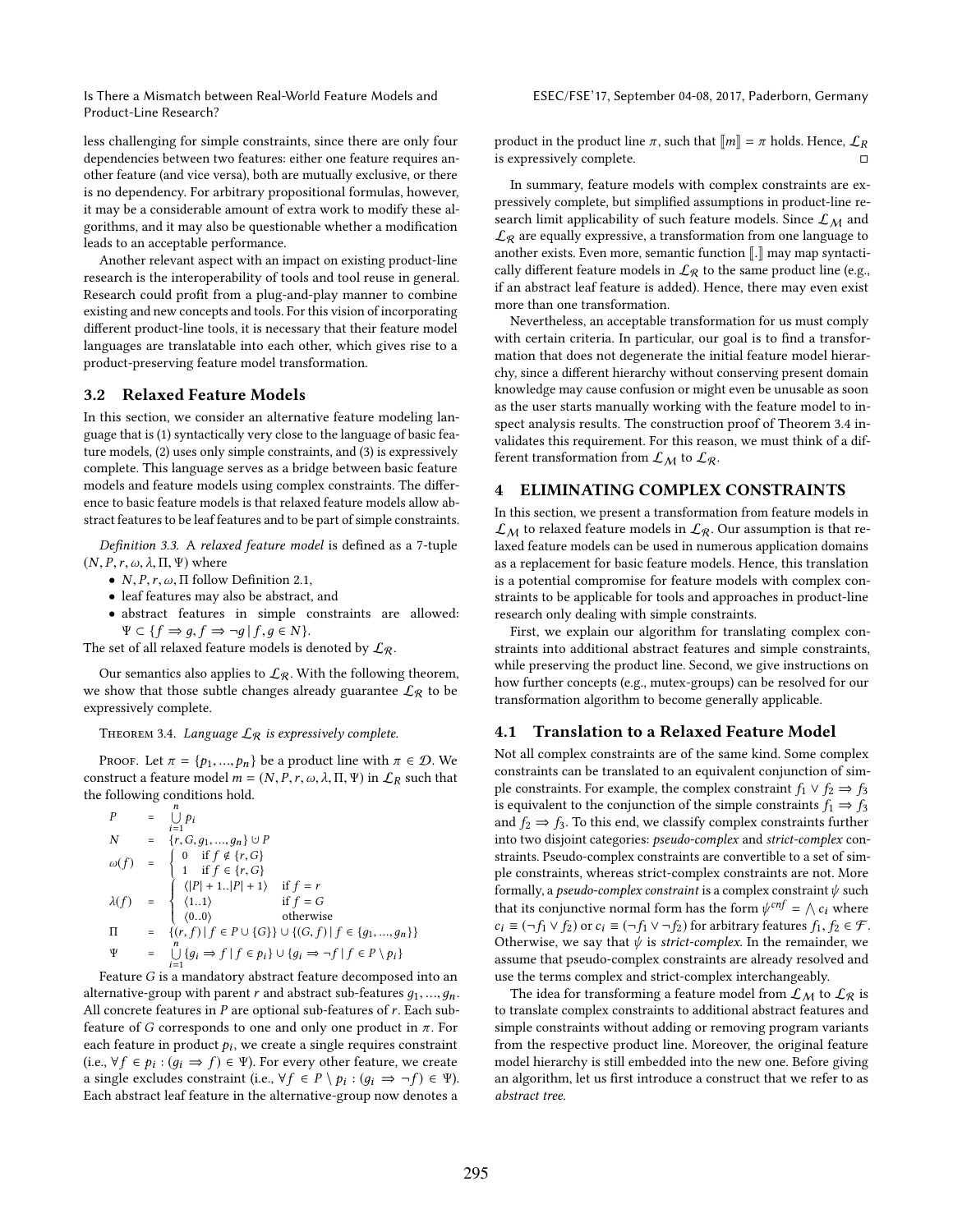Jens Meinicke, and Ina Schaefer

Definition 4.1. Let  $m = (N, P, r, \omega, \lambda, \Pi, \Psi)$  be a feature model in  $\mathcal{L}_M$ . An abstract tree for *m* is a pair ( $\widetilde{m}$ ,  $\Phi$ ), where  $\widetilde{m} = (\widetilde{N}, \emptyset, \widetilde{r}, \lambda, \widetilde{\omega},\widetilde{\theta})$  $\widetilde{\Pi}$ ,  $\emptyset$ ) is a feature model in  $\mathcal{L}_{\mathcal{R}}$  such that  $N \cap \widetilde{N} = \emptyset$  and  $\Phi$  is a set of simple constraints in propositional logic over  $N \cup \overline{N}$ .

We use abstract trees to eliminate complex constraints from feature models. The initial assumption is that we can transform any cross-tree constraint to an abstract tree such that the complex constraint is semantically equivalent to the abstract tree in a given feature model (i.e., they both restrict the same combinations of features that cannot be activated together). We then exploit them to substitute each complex constraint in a feature model from  $\mathcal{L}_{\mathcal{M}}$ with a corresponding abstract tree. All abstract trees and original feature model without complex constraints are then composed together into an equivalent feature model in  $\mathcal{L}_R$ . The join operation introduces a new root feature  $\bar{r}$ , decomposing into the respective root features of the components. Since our algorithm works incrementally (i.e., eliminating complex constraints one by one), we must extend  $\mathcal{L}_M$  to a language  $\mathcal{L}_{M'}$  in which abstract features can be leaf features and also occur in cross-tree constraints.

*Definition 4.2.* Let  $m = (N, P, r, \omega, \lambda, \Pi, \Psi) \in \mathcal{L}_{\mathcal{M}'}$  and  $(\tilde{m}, \Phi)$  an abstract tree with  $\widetilde{m} = (N, \emptyset, \widetilde{r}, \lambda, \widetilde{\omega}, \Pi, \emptyset)$  such that  $\overline{r} \notin N \cup N$ . The join of m and  $(\widetilde{m}, \Phi)$  is defined by

 $m \bullet (\widetilde{m}, \Phi) = (N \cup \widetilde{N} \cup {\{\overline{r}\}, P, \overline{r}, \overline{\lambda}, \overline{\omega}, \overline{\Pi}, \Psi \cup \Phi}),$ where  $\overline{\lambda} = \{(\overline{r}, \langle 2..2 \rangle) \} \cup \lambda \cup \overline{\lambda}, \overline{\omega} = \{(r, 1)\} \cup \omega \cup \overline{\omega}, \text{ and } \overline{\Pi} =$  $\{(\overline{r},r),(\overline{r},\overline{r})\} \cup \Pi \cup \overline{\Pi}.$ 

**Transformation to Abstract Trees.** Let  $m \in \mathcal{L}_{\mathcal{M}'}$  and  $\phi$  be a (not necessarily complex) constraint of  $m$ . Without loss of generality, we assume that  $\phi$  is in conjunctive normal form (CNF),

$$
\phi = (l_1^1 \vee \ldots \vee l_k^1) \wedge C_2 \wedge \ldots \wedge C_n,
$$

with clauses  $C_1, C_2, \ldots, C_n$  and literal  $l_j^i$  is the *j*-th literal of the *i*th clause, denoted by  $l_j^i \in C_i$ .  $|C_i|$  denotes the number of literals occurring in clause  $C_i$ , e.g.,  $|C_1| = k$ . A literal is called *negative literal* if it has the form  $\neg f$  where f is a feature of m. Otherwise, it is a positive literal. In both cases, the literal is referencing feature  $f$ .

The abstract tree for  $\phi$  with respect to *m* is denoted by  $\mathcal{T}(m,\phi)$  =  $(\widetilde{m}_{\phi}, \Phi_{\phi})$ . We first exploit the syntactic structure of the formula, yielding  $\widetilde{m}_{\phi}$  as follows. Root feature  $\widetilde{r}$  is added to  $\widetilde{m}_{\phi}$ . For each clause  $C_i$ , we add an abstract feature  $C_i$  to  $\widetilde{m}_{\phi}$ , such that  $C_i$  is a mandatory sub-feature of  $\widetilde{r}$ , i.e.,  $r < C_i$  and  $\widetilde{\omega}(C_i) = 1$ . For each literal  $l_j^i$ , we add an optional feature  $l_j^i$  to  $\widetilde{m}_{\phi}$  as sub-feature of  $C_i$ , e.g.,  $C_1 \lt l_1^1$ . Each clause  $C_i$  decomposes into an or-group, i.e.,  $\widetilde{\lambda}(C_i) = \langle 1..|C_i| \rangle$ . Every configuration of  $\widetilde{m}_{\phi}$  contains at least the root feature  $\tilde{r}$ , features  $C_1, \ldots, C_n$ , and for each clause  $C_i$  at least one literal contained in  $C_i$ .

As a last step, we integrate the type of the literals, positive or negative, into the constraint set  $\Phi_{\phi}$ , such that the abstract tree  $\mathcal{T}(m,\phi)$  may substitute the constraint  $\phi$  in m. Therefore, consider a positive literal  $l_j^i$ , being a reference to some feature  $f$  in  $m$ . A configuration of  $m$  respecting constraint  $\phi$  such that  $l^i_j$  is evaluated to true, contains feature  $f$ . Whenever the abstract feature  $l_j^i$  is part of a configuration,  $f$  is part of the configuration. Hence, for every positive literal  $l_j^i$  with reference to some feature  $f$  , we add a requires

<span id="page-5-0"></span>

Figure 4: (a) a complex constraint in conjunctive normal form. (b) the corresponding abstract tree.

constraint (i.e.,  $l_j^i \Rightarrow f \in \Phi_{\phi}$ ). Conversely, for every negative literal  $l_j^i$  with reference to some feature  $f,$  we add an excludes constraint (i.e.,  $l_j^i \Rightarrow \neg f \in \Phi_{\phi}$ ). We illustrate the described procedure for a complex constraint and its respective abstract tree in Figure [4.](#page-5-0) Literals in the conjunctive normal form become primed features (i.e., for unique identiication) and simple constraints in the abstract tree. The decomposition of the top feature is an and group and clauses become or-groups.

An abstract tree  $\mathcal{T}(m,\phi)$  is capable of replacing the constraint  $\phi$  in *m* without changing the semantics of the feature model. We denote by  $m \setminus \phi$  the feature model m without constraint  $\phi$ .

<span id="page-5-1"></span>LEMMA 4.3. Let  $m = (N, P, r, \omega, \lambda, \Pi, \Psi)$  be a feature model in  $\mathcal{L}_{\mathcal{M}'}$  and  $\phi \in \Psi$ . Then  $\llbracket m \rrbracket = \llbracket (m \setminus \phi) \bullet \mathcal{T}(m, \phi) \rrbracket$ .

PROOF. Let  $\mathcal{T}(m,\phi) = (\widetilde{m}_{\phi}, \Phi_{\phi})$  with root feature  $\overline{r}$ .

 $\llbracket m \rrbracket \subseteq \llbracket (m \setminus \phi) \bullet (\widetilde{m}_{\phi}, \Phi_{\phi}) \rrbracket$ : Let  $p \in \llbracket m \rrbracket$ . Then there is a configuration  $c \in C_m$  such that  $c \cap P = p$  and  $c \models \phi$ . We construct a configuration  $\widetilde{c} \in C_{(m\setminus\phi)\bullet(\widetilde{m}_{\phi},\Phi_{\phi})}$  such that  $\widetilde{c} \cap P = p$ . First, configuration uration c, root feature  $\overline{r}$ , and all abstract clause features  $C_1, \ldots, C_n$ of  $\phi$  are part of  $\tilde{c}$ . For each feature  $f \in c$ , if there is a positive literal  $l_j^i$  in  $\phi$  referencing  $f,$  add  $l_j^i$  to  $\widetilde{c}.$  For each feature  $f \notin c,$  if there is a negative literal  $l_j^i$  in  $\phi$  referencing  $f$ , add  $l_j^i$  to  $\tilde{c}$ . Since c and  $\tilde{c}$  at most differ in abstract features,  $\tilde{c} \cap P = p$ .

It remains to be shown that  $\tilde{c} \in C_{(m\setminus\phi)\bullet(\tilde{m}_{\phi},\Phi_{\phi})}$ . Towards a contradiction, assume  $\widetilde{c} \notin C_{(m\setminus\phi)\bullet(\widetilde{m}_{\phi},\Phi_{\phi})}$ . Since  $c \in C_m$  and  $c \subseteq$  $\widetilde{e}$ , the contradiction arises from  $(\widetilde{m}_{\phi}, \Phi_{\phi})$  (i.e., (1)  $\widetilde{m}_{\phi}$  or (2)  $\Phi_{\phi}$ ). Suppose in case (1), there is a clause  $C_i$  with literals  $l_1^i, \ldots, l_k^i \notin \tilde{c}$ . By construction, for each positive literal, the respective feature  $f$ is not part of  $\tilde{c}$  thus  $f \notin c$ . For each negative literal, the respective feature *f* ∈ *c* ∩  $\tilde{c}$ . But this contradicts the assumption that *c* ∈  $C_m$ since  $c \not\models \phi$ , as clause  $C_i$  cannot be satisfied by c. In case (2), similar arguments apply.

 $\llbracket (m \setminus \phi) \bullet (\widetilde{m}_{\phi}, \Phi_{\phi}) \rrbracket \subseteq \llbracket m \rrbracket$ : Let  $p \in \llbracket (m \setminus \phi) \bullet (\widetilde{m}_{\phi}, \Phi_{\phi}) \rrbracket$ , i.e., there is a configuration  $\tilde{c}$  with  $\tilde{c} \cap P = p$ . By  $c = \tilde{c} \cap N$  we obtain a candidate configuration with  $c \cap P = p$ . Proving  $c \in C_m$  amounts to the reverse line of argumentation as above.

Example 4.4. In Figure [5,](#page-6-0) we illustrate the elimination approach on the pizza product line extended by two complex constraints. All pseudo-complex constraints are translated to a set of simple constraints  $(1)$ . All strict-complex constraints are translated into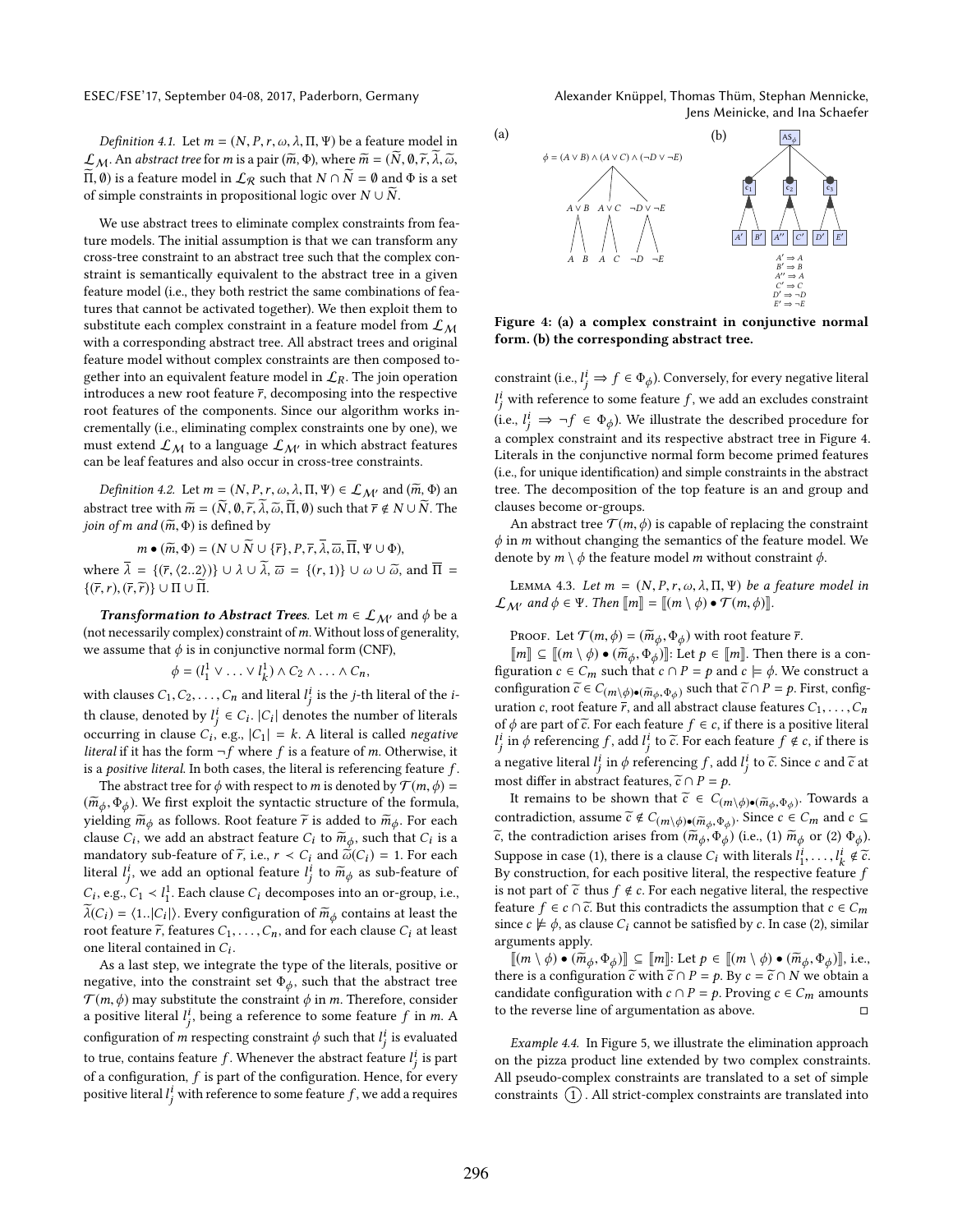<span id="page-6-0"></span>

Figure 5: Example of eliminating complex constraints of the pizza product line.

abstract trees  $(2)$ . Original feature model without complex constraints and abstract trees are composed together  $(3)$  to obtain a product-preserving feature model in  $\mathcal{L}_{\mathcal{R}}$ . The resulting feature model in Figure [5](#page-6-0) now comprises five simple constraints and increased by five additional abstract features.

Total Correctness. Lemma [4.3](#page-5-1) provides the desired elimination process. If the chosen constraint  $\phi$  is a complex constraint in m, the resulting feature model  $(m \setminus \phi) \bullet (\widetilde{m}_{\phi}, \Phi_{\phi})$  has one complex constraint less than m. This is because the complex constraint  $\phi$  is removed from  $m$  and only simple constraints from  $\Phi_{\phi}$  are added. Let  $|m|_c$  denote the number of complex constraints in m. Furthermore observe that by Lemma [4.3,](#page-5-1) the tree structure of  $m$  is maintained during the elimination process, i.e., the  $m$  is structurally included in m′ , since only constraints are removed or added, and abstract trees are added to m. The following theorem shows how to incorporate Lemma [4.3](#page-5-1) in an iterative elimination process, eventually obtaining a relaxed feature model from any feature model  $m \in \mathcal{L}_M$ .

THEOREM 4.5. Let  $m \in \mathcal{L}_{M}$  be a feature model. Then there exists a feature model  $m' \in \mathcal{L}_{\mathcal{R}}$  such that (1) the tree structure of m is embedded in that of m' (i.e.,  $\Pi_m \subseteq \Pi_{m'}$ ) and (2)  $\llbracket m \rrbracket = \llbracket m' \rrbracket$ .

PROOF. Let  $m \in \mathcal{L}_{\mathcal{M}}$  be a feature model with set of constraints Ψ. Set  $m_0 = m$  with  $\Psi_0 = \Psi$ . Compute  $m_{i+1}$  from  $m_i$  as follows.

- (1) Select complex constraint  $\phi \in \Psi_i$  and
- (2) set  $m_{i+1} = (m_i \setminus c) \bullet \mathcal{T}(m_i, \phi)$ .

Observe that for each  $i \geq 1$ , if  $|\Psi_{i-1}|_c > 0$ , then  $|\Psi_i|_c = |\Psi_{i-1}|_c - 1$ . Since Ψ is finite, say  $|\Psi| = k$ , there is an  $n \leq k$  such that  $\Psi_n$  consists only of simple constraints. Since only complex constraints are removed from  $m_i$  and abstract trees are added in order to obtain  $m_{i+1}$ , the tree structure of  $m_i$  is included in that of  $m_{i+1}$ . By Lemma [4.3,](#page-5-1) the aforementioned observations, and transitivity of set equality (=), we get  $m' = m_n \in \mathcal{L}_{\mathcal{R}}$  with (1) the tree structure of *m* included and (2)  $\llbracket m \rrbracket = \llbracket m' \rrbracket$ .  $\mathbb{R}$ . The contract of  $\Box$ 

Given a constructive proof on the correctness of our algorithm, we are now able to overcome the limitations of basic feature models used in product-line research. However, our algorithm is based on the assumption that we already have a feature model in  $\mathcal{L}_M$ , which is too restricting, since  $\mathcal{L}_M$  is not the only used language for realworld feature models. In the next section, we show how to make

our algorithm applicable to four other common characteristics of feature modeling languages.

### 4.2 Translating Feature Model Dialects

Some feature modeling languages use additional concepts and decomposition groups in their concrete syntax to the ones we defined before. Thus, we propose a two-step algorithm that, first, transforms an arbitrary feature model to a feature model in  $\mathcal{L}_M$ , and, second, transforms the resulting feature model to a relaxed feature model in  $\mathcal{L}_{\mathcal{R}}$ . The following described transformations are visualized in Figure [6.](#page-7-0)

Multiple Decomposition Types  $(\mathcal{T}_\lambda)$ . The language used by Czarnecki and Eisenecker [\[12\]](#page-11-3) allows a feature to have multiple decompositions (e.g., an alternative- and an or-group below the same feature. To eliminate multiple groups  $g_1, ..., g_n$  below a feature  $f$ , we set the features decomposition type to an and-group (i.e.,  $\lambda(f) = \langle n..n \rangle$ ), and substitute each group  $q_i$  by a mandatory abstract feature *aux<sub>i</sub>* such that  $f \prec aux_i$  and  $aux_i \prec g_i$  for all  $i = 1, \ldots, n$ . Mandatory and optional features below f remain as-is.

Directed Acyclic Graphs ( $T_{DAG}$ ). Some feature modeling languages, such as FORM [\[23\]](#page-11-12) and FeatuRSEB [\[18\]](#page-11-10), use directed acyclic graphs opposed to trees. If a feature  $q$  has multiple parents  $f_1, ..., f_n$ , we keep the relationship  $f_1 \prec g$  and add an abstract feature  $aux_{i-1}$  for each  $f_2, ..., f_n$  such that  $f_i \prec aux_{i-1}$ . Finally, we add constraints  $q \Leftrightarrow aux_{i-1}$  for all  $i = 2, ..., n$ .

Group Cardinalities ( $T_{card}$ ). There exist languages with cus-tom group cardinalities [\[13\]](#page-11-39). If a feature  $g$  has a decomposition type different from the defined ones (e.g.,  $\lambda(q) = \langle a..b \rangle$ ), we set the decomposition type to an and-group (i.e.,  $\lambda(q) = \langle n..n \rangle$  with *n* being the number of sub-features of  $g$ ) and add the following complex constraint:

$$
g\Rightarrow\bigvee_{M\in {\cal P}_{a,b}}(\bigwedge_{f\in M}f\wedge\bigwedge_{f\in \{f'\,|\,g
$$

with  $P_{a,b} = \{A \in 2^{\{f' \mid g \prec f'\}} \mid a \leq |A| \leq b\}$  being the set of all feature combinations of sub-features of  $q$  where each combination has at least a and at most b elements.

**Mutex-Groups** ( $\mathcal{T}_{mutex}$ ). Mutex-groups (i.e., groups where at most one feature can be selected) are another kind of prominent decomposition relations (e.g., in KConFIG and CDL). If a feature  $f$ is a mutex-group decomposed into features  $f_1, ..., f_n$ , we change  $f$ 's decomposition type to an and-group with one optional abstract sub-feature  $f'$ . Feature  $f'$  becomes an alternative-group with subfeatures  $f_1$ , ...,  $f_n$ .

The presented transformations show that our approach is applicable to many other feature modeling languages. We can always develop a cascade of model transformations to eventually obtain a feature model in  $\mathcal{L}_{\mathcal{R}}$ . Correctness of transformations is omitted as it is much simpler compared to Section [4.1](#page-4-1) and would require many further formalisms. Regarding the bigger picture, we are now in a position to investigate whether a mismatch between real-world feature models and product-line research exists by evaluating the usefulness of the transformed feature models.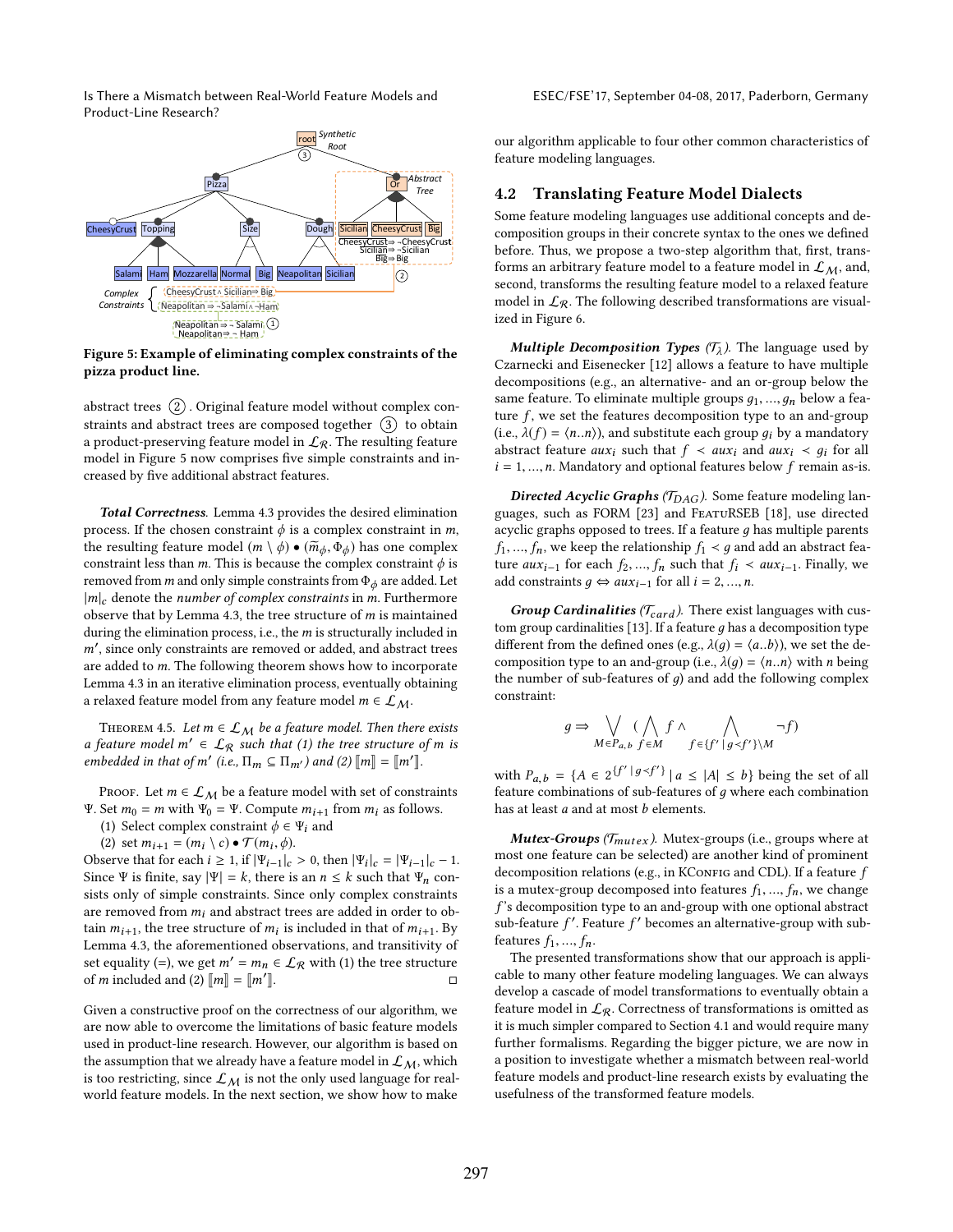<span id="page-7-0"></span>ESEC/FSE'17, September 04-08, 2017, Paderborn, Germany Alexander Knüppel, Thomas Thüm, Stephan Mennicke,

Jens Meinicke, and Ina Schaefer



Figure 6: Graphical representation of a translation between concrete and abstract syntax: (a) adding an abstract feature to eliminate multiple decomposition types, (b) transforming a directed acyclic graph into a tree structure, (c) elimination of a custom group cardinality, and (d) elimination of a mutex-group.

### <span id="page-7-3"></span>5 EVALUATION AND DISCUSSIONS

We implemented a prototype in the open-source framework FeatureIDE and conducted experiments to evaluate the following research questions. Information on how to replicate the evaluation and where to find all data sets is given in the appendix.

- RQ1 What is the percentage of product lines representable by basic feature models?
- RQ2 To what extent are simple and complex constraints used in realworld feature models?
- RQ3 To what extent do feature models increase by transforming them to relaxed feature models?

## 5.1 Open-Source Implementation

We implemented a prototype of our algorithm in FEATUREIDE 3.1.0. The prototype allows to eliminate complex constraints of a feature model in FeatureIDE's own ile format, resulting in an equivalent relaxed feature model.

Our elimination algorithm formulated in Section [4.1](#page-4-1) relies on the conjunctive normal form of a constraint. The implementation also works with the negation normal form as-is, but the resulting abstract trees may constitute a diferent structure. Within the prototype, a user has the choice to either use the negation normal form, the conjunctive normal form, or the best for each constraint.

There is also the option to preserve the number of configurations. Our algorithm introduces new abstract features which do not increase the number of program variants, but may increase the number of configurations. If we add a bi-implication instead of a sole requires constraints (i.e.,  $f_1 \Leftrightarrow f_2$ ), we force a bijection between old and new configurations, which preserves the number of configurations. This is useful for applications that do not distinguish between configurations and program variants, but depend on their number (e.g., automated analyses or product-based sampling).

As an additional application scenario, our prototype forms the basis for general exporters to formats that only permit simple con-straints (e.g., the FAMA file format [\[8\]](#page-11-14)). Thereupon, we implemented an exporter to the basic FAMA file format [\[8\]](#page-11-14), which is required as an input format for the BeTTy framework [\[34\]](#page-11-23).

We use the prototypical implementation to answer research question RQ3. For our evaluation, we always use the combined approach to compute the best abstract tree for each complex constraint (i.e., resulting in the minimum amount of additional features and constraints). Moreover, we do not preserve the number of configurations, as it would only double the number of newly introduced require constraints.

### 5.2 Setup and Evaluated Feature Models

In our experiments, we are interested in large, industrial feature models and their cross-tree constraints. However, only few large feature models are publicly available, and online repositories, such as S.P.L.O.T. [\[28\]](#page-11-16), mainly offer small toy examples that hardly reflect the complexity of real-world feature models. Hence, for our evaluation, we use four monthly snapshots of the automotive product line from our industrial partner with up to 18,616 features and 1,369 cross-tree constraints. Moreover, we evaluate our algorithm on variability models associated with two other variability modeling languages used in real software projects, namely KConFIG and the component definition language (CDL).

KConFIG was designed for the configuration management of the Linux kernel, but is also used in other software projects, such as axTLS or CoreBoot. CDL is specifically designed for the embedded system eCos. Each CDL model represents the configuration options for the eCos kernel for a specific hardware platform [\[9\]](#page-11-36).

Since reference feature models are missing, we extended the CDLTools and LVAT developed by Berger et al. [\[9\]](#page-11-36) to map the semantics of both languages to the FeatureIDE file format. As the semantics of all three languages are diferent, we had to make reasonable compromises. For all KConFIG models, we neglected its tristate logic and assumed that features are either integrated in a program variant or not. In the mapping from KConFIG and CDL to a feature model, we disregarded attributes (e.g., integer or strings) and removed cross-tree constraints that were either redundant (i.e., already covered by the hierarchy), unsatisiable, or were referencing non-existent features. Overall, we analyzed four feature models from the automotive sector, 116 exported from CDL, and seven exported from KConFIG.

#### <span id="page-7-2"></span>5.3 Results and Discussion

RQ1: What is the percentage of product lines representable by basic feature models? So far, we proved that basic feature models are expressively incomplete (cf. Theorem [2.6\)](#page-3-1). However, the percentage of inexpressible feature models is still not identified. To this end, we decided to quantify the expressiveness of basic feature models (according to Definition [2.1\)](#page-2-5) by implementing an algorithm that, given a number of concrete features, computes all valid basic feature models. We then calculated the number of distinct product lines covered by these feature models compared to the total num-ber of possible product lines.<sup>[1](#page-7-1)</sup>

<span id="page-7-1"></span> $^1$  Given a subset  $P \subseteq \mathcal{F}$  of concrete features, the total number of distinct product lines is  $calc(P) = \sum_{k=0}^{|P|} { |P| \choose k} (-1)^k 2^{2^{|P|-k}}$ . See<https://oeis.org/A000371> for further information.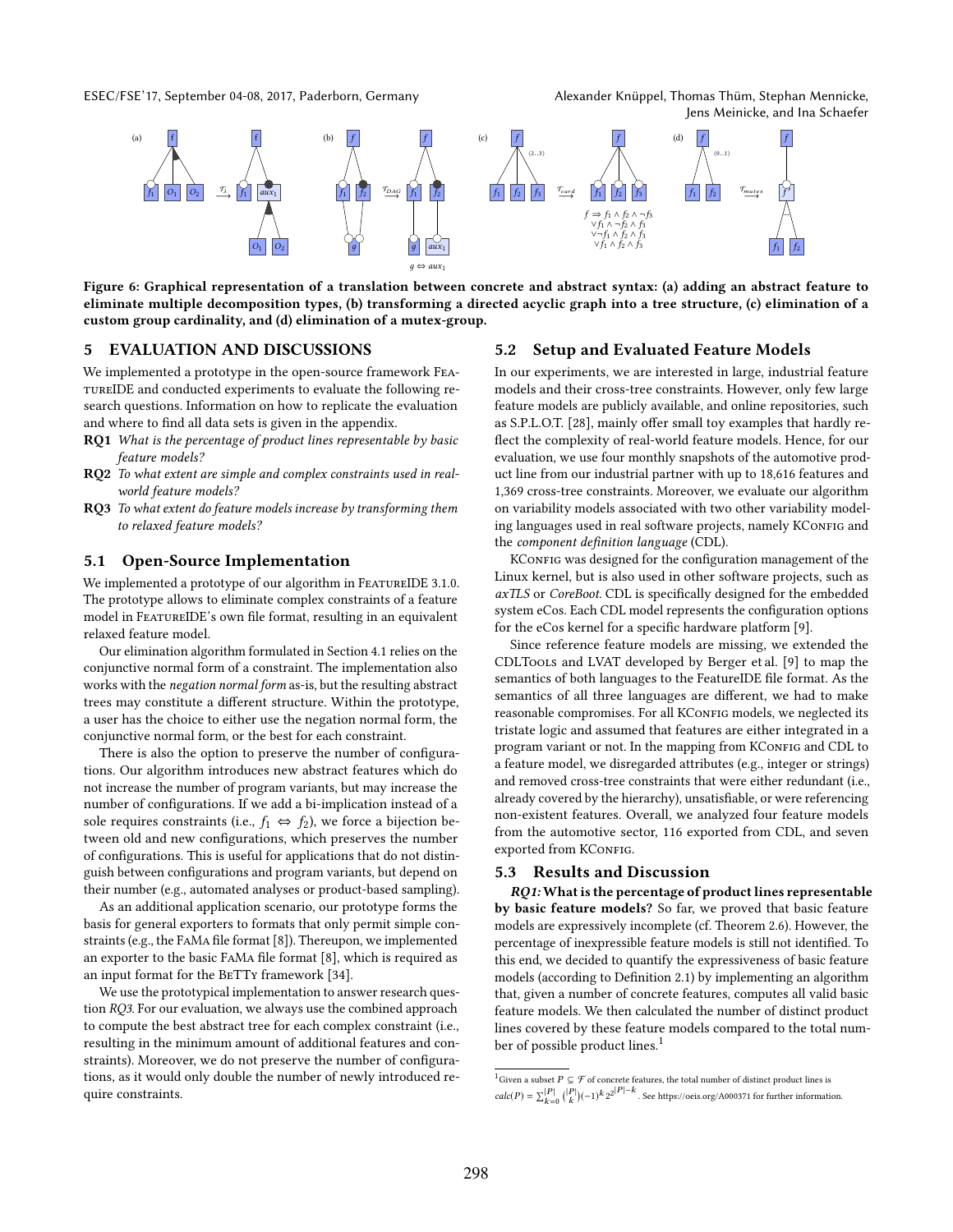<span id="page-8-0"></span>

Figure 7: Percentage of product lines representable by basic feature models.

Figure [7](#page-8-0) depicts the results for a maximum of five concrete features. Approximately 60% of all product lines covering three concrete features can be expressed with basic feature models. Three feature models covering inexpressible product lines are already ex-emplified in Figure [3.](#page-3-0) Less than 0.0005% of all available product lines can be expressed with basic feature models containing five concrete features. In theory, the likelihood that a desired product line is not exactly covered by a basic feature model is thus surprisingly high.

RQ2: To what extent are simple and complex constraints used in real-world feature models? We investigate whether complex constraints are used in practice. We therefore analyzed the aforementioned real-world feature models for occurrences of pseudo- and strict-complex constraints. In Table [2,](#page-9-0) we summarize the results for our evaluated feature models. Since all 116 CDL models represent the eCos kernel targeted to diferent hardware platforms (i.e., slightly adapted), we only depict the minimum, maximum, and mean values. Based on the results, we can confidently conclude that complex constraints are heavily used in real-world feature models.

RQ3: To what extent do feature models increase by transforming them to relaxed feature models? In Table [2,](#page-9-0) we depict the increase of features and constraints for all analyzed feature models after applying our transformation. In our automotive feature models, the maximum increase of features was measured with 2.58%, whereas the maximum increase of constraints was measured with 43.9%. The number of features of the Linux kernel increased by 582% and the number of constraints by 713%. Other KConFIG models (e.g., EMBTOOLKIT) also increased considerably in the number of new features and constraints. On average, the number of features for all 116 CDL models increased by 58%, whereas the number of constraints increased by 74%.

The increase in size depends on the complexity (i.e., the number of literals) of the complex constraints. We decided to also evaluate the number of literals per unprocessed strict-complex constraint and feature model. In Figure [8,](#page-8-1) we illustrate the results using box plots. Highlighting the complexity of some cross-tree constraints, we identified a constraint in the Linux kernel containing over 230 literals. On average, a complex constraint in the CDL models contains approximately five literals and a complex constraint in the automotive models contains approximately three literals.

The increase in size for all models ranges from below 1% to 1,403% in features and 7% to 4,648% in cross-tree constraints. Depending

<span id="page-8-1"></span>

Figure 8: Number of literals of unprocessed complex constraints per evaluated feature model in logarithmic scale.

on the application, some models from CDL and KConFIG could be particularly inefficient to process after the transformation to relaxed feature models is applied.

#### 5.4 Threats to Validity

Internal Validity. We exported feature models from CDL and KCONFIG to the FEATUREIDE file format. Both variability languages slightly difer in their semantics compared to the semantics of feature models (e.g., feature attributes). However, we exported the models according to the mapping concepts between CDL, KConFIG, and feature modeling [\[9\]](#page-11-36). Moreover, other analysis projects, such as TYPECHEF [\[25\]](#page-11-40), also translate KConFIG to propositional logic, indicating that propositional logic is a common base. We also possibly removed cross-tree constraints (e.g., constraints referencing non-existent features), such that the resulting feature models may be even less complex than the original variability models.

Another threat is that our transformation does not minimize the number of additional features and constraints in general, as no logical minimization is performed. For instance, we may falsely classify a pseudo-complex constraint as strict-complex, leading to additional abstract trees. However, a manual inspection of our models revealed that these cases are rare.

External Validity. We evaluated 127 feature models in total, from which 116 models are based on CDL. That is, all these models are representing the eCos kernel adapted to diferent hardware platforms. We are aware that our results do not automatically transfer to other real-world feature models. Nevertheless, we used three diferent feature modeling languages and some of the largest publicly available product lines, which relects that complex real-world feature models heavily rely on complex constraints.

#### 6 DISCUSSIONS ON RELATED WORK

Formal Semantics of Feature Models. The idea of defining a general formal semantics to catch a variety of feature modeling dialects, and, thus, enhancing applicability of algorithms and research in general, is not new. Czarnecki et al. [\[13\]](#page-11-39) proposed a cardinalitybased notation to support their introduced concept of staged configurations. They proposed a similar formal semantics to the one we defined in this paper. Schobbens et al. [\[33\]](#page-11-21) surveyed 12 feature modeling languages and based upon them proposed a general formal semantics called Free Feature Model [\[33\]](#page-11-21). They discussed properties such as expressive power, embeddability, and succinctness. All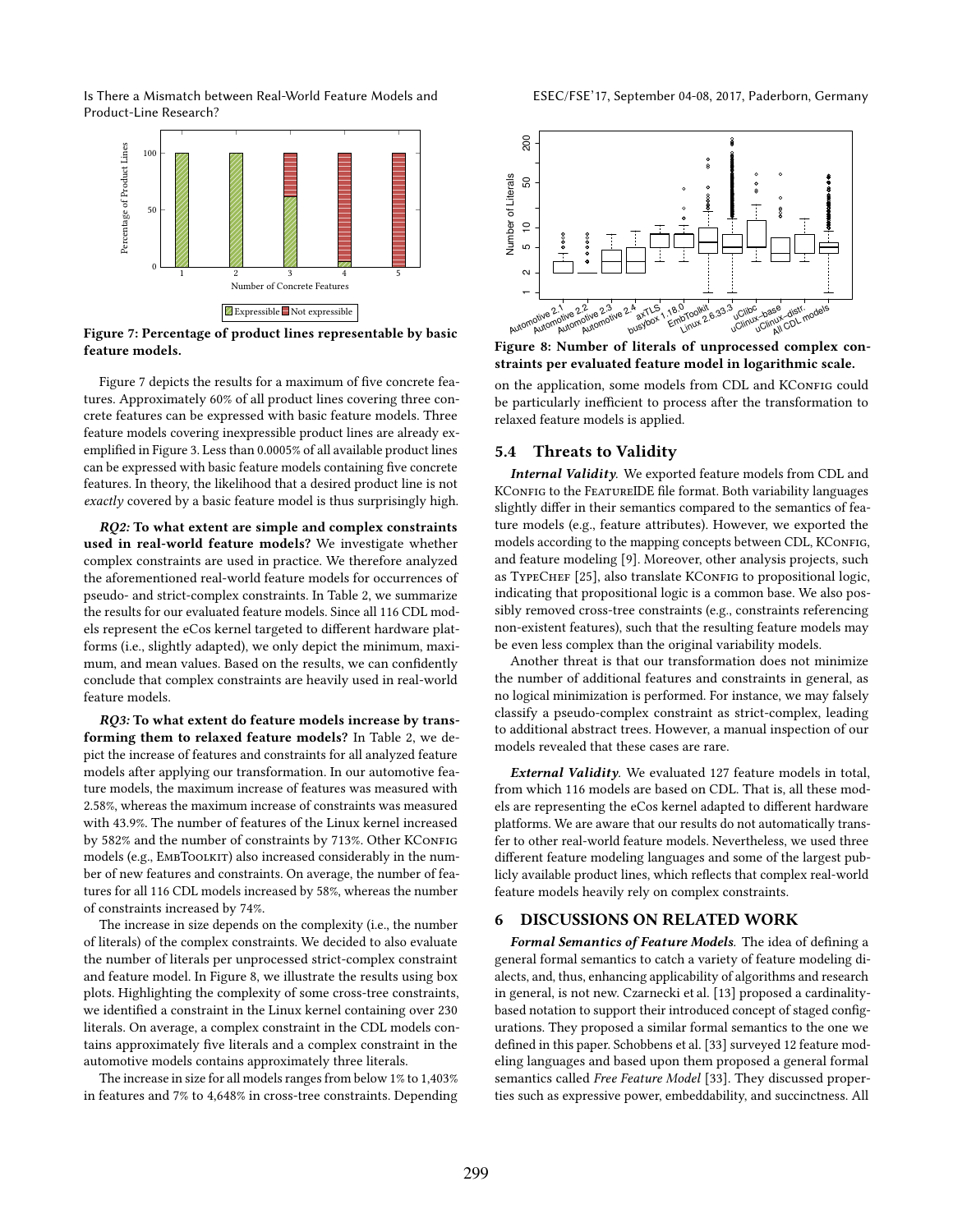<span id="page-9-0"></span>Table 2: Overview of evaluated feature models including number of features and constraints before and after applying our constraint elimination approach.

|                        |                                                                                             | Azitonotive 2.1 |        | Automobile 2.2<br>Automotive v | Automotive 2.4<br>ിപ് | at Zuch | Busylor <sup>11</sup> | $\sqrt{6}$<br>Entranceller | active2 | LClinty-Josee | <b>LCimux disc</b> | Limat 26.93.3 | Al Coll Malans                 |
|------------------------|---------------------------------------------------------------------------------------------|-----------------|--------|--------------------------------|-----------------------|---------|-----------------------|----------------------------|---------|---------------|--------------------|---------------|--------------------------------|
| Size                   | Features                                                                                    | 14,010          | 17.742 | 18.434                         | 18,616                | 96      | 854                   | 1,179                      | 313     | 380           | 1,580              | 6,467         | $1,178 \le 1,259 \le 1,408$    |
|                        | Constraints                                                                                 | 666             | 914    | 1.300                          | 1369                  | 14      | 123                   | 323                        | 56      | 3,455         | 197                | 3545          | 816 < 877 < 956                |
| Complex<br>Constraints | Strict                                                                                      | 2.55%           | 3.93%  | 3.84%                          | 5.62%                 | 71.4%   | 73.9%                 | 68.1%                      | 64.2%   | 0.95%         | 21.3%              | 60.7%         | $9.00\% \le 10.3\% \le 12.0\%$ |
|                        | Pseudo                                                                                      | 14.8%           | 12.3%  | 15.2%                          | 13.8%                 | 21.4%   | 13.0%                 | 10.5%                      | 10.7%   | 0.00%         | 26.3%              | 32.3%         | $10.0\% \le 11.2\% \le 13.0\%$ |
|                        | Sum                                                                                         | 17.3%           | 16.2%  | 19.0%                          | 19.4%                 | 92.8%   | 86.9%                 | 78.6%                      | 74.9%   | 0.95%         | 47.6%              | 93.0%         | $19.0\% \le 21.5\% \le 25.0\%$ |
| Increase               | Features                                                                                    | 0.62%           | 0.84%  | 1.29%                          | 2.58%                 | 115%    | 125%                  | 1.403%                     | 237%    | 85.5%         | 32.9%              | 582%          | 44.0% < 58.0% < 80.0%          |
|                        | Constraints                                                                                 | 25.0%           | 22.4%  | 37.3%                          | 43.9%                 | 621%    | 578%                  | 4.648%                     | 841%    | 7.46%         | 190%               | 713%          | $65.0\% \le 74.0\% \le 88.0\%$ |
|                        | $3$ Min $\leq$ Mean $\leq$ Max for all 116 CDL Models.<br>$2$ KConfig:<br>FeatureIDE model: |                 |        |                                |                       |         |                       |                            |         |               |                    |               |                                |

surveyed languages contain only simple constraints and the role of complex constraints is not discussed. Our work extends their prior theory and highlights the diferences in expressive power with real numbers between basic feature models and feature models with complex constraints.

Eliminating Cross-Tree Constraints. Only little emphasis in the product-line community was put on the elimination of crosstree constraints. Broek and Galvao [\[43\]](#page-11-41) discussed the elimination of simple constraints by translating a feature model to a generalized feature tree, a structure allowing features to occur multiple times in diferent places including a potential negation. Our approach uses abstract features and simple constraints. Therefore, it is applicable for most tools requiring basic feature models as input. Gil et al. [\[17\]](#page-11-20) aim to prove that all cross-tree constraints can be eliminated for the price of introducing a new set of features. Their approach is, however, only addressed from a theoretical perspective. Both approaches are beyond the goals we intend to accomplish, since some sort of constraints are typically supported in product-line research.

Consequences for Product-Line Research. Table [2](#page-9-0) highlights the importance of complex constraints, since there was not a single evaluated feature model with only simple constraints. In the following, we also discuss consequences for some application domains.

The automated analysis deals with the computer-aided extraction of information from feature models (e.g., whether a feature is dead or how many products a feature model represents) [\[7\]](#page-11-42). To this end, common means include SAT solvers and BDD solvers, which use a propositional formula as input and check whether it is satisfiable. However, there exist also approaches based on description logic [\[29\]](#page-11-43) or constraint satisfaction problems [\[49\]](#page-11-44), for which it is unclear how complex constraints can be transformed. In such cases, our transformation can be applied, but analyses may take longer.

Some approaches for feature-model synthesis seem to be simpler to adapt. She et al. [\[37\]](#page-11-22) use a propositional formula as input to automatically derive a basic feature model. They additionally carry a propositional rest in case the feature model is not equivalent to the input formula. Acher et al. [\[1\]](#page-10-4) use product descriptions for synthesizing a basic feature model. They intentionally over-approximate the configurations, which can be prevented by additional complex constraints. In both cases, our algorithm can be used to eliminate the remaining constraints by converting them to simple constraints.

The problem of generating artificial feature models with complex constraints for evaluating the quality of analysis algorithms was proposed by Thüm et al. [\[40\]](#page-11-38). There exist also ETHOM as part of BeTTy [\[34\]](#page-11-23), an algorithm for generating computationally hard feature models. Nevertheless, ETHOM is based on an evolutionary algorithm and generates only basic feature models. Our work makes aware that these are likely to be unrepresentative and generating computationally hard complex constraints is non-trivial.

The optimal selection of features with non-functional properties attached to them is either solved exactly (e.g., linear programming or constraint satisfaction solving) or heuristically (e.g., using evolutionary algorithms). To this end, feature models are transformed into other problems, for which algorithms and solutions exist. Usually, a catalog is presented on how to transform the parts of a feature model (i.e., decomposition relations and cross-tree constraints). If this catalog only covers simple constraints, our algorithm can be applied for feature models using complex constraints. However, as concluded before, scalability depends on the input feature model.

#### 7 CONCLUSION

Various feature modeling languages exist to describe valid combinations of features in a software product line. We showed that numerous utilized languages in product-line research only use simple constraints, which we confirmed to be a too simplified assumption for real-world feature models. We analyzed whether simple constraints are enough for feature modeling and proposed an algorithm to eliminate complex constraints. Our conducted experiments show that the algorithm leads to significantly increased feature models.

For large feature models, our algorithm may render feature model applications infeasible, but the elimination of complex constraints is irrefutable for practical product-line engineering: researchers and practitioners can more easily reuse tools and some research gets easier applicable to real-world problems. Given our algorithm, simple constraints are sufficient if (a) users do not need to inspect the intermediate representation and (b) if scalability with more features or constraints does not pose any problems.

Nevertheless, we advocate that product-line research should consider complex constraints as default in the future. We further think that a community effort is needed to evaluate which and how approaches tailored to basic feature models can be applied to complex constraints. In conclusion, complex constraints are heavily used in real-world feature models. Research on product lines should either include them or at least discuss consequences of their elimination, if feasible at all.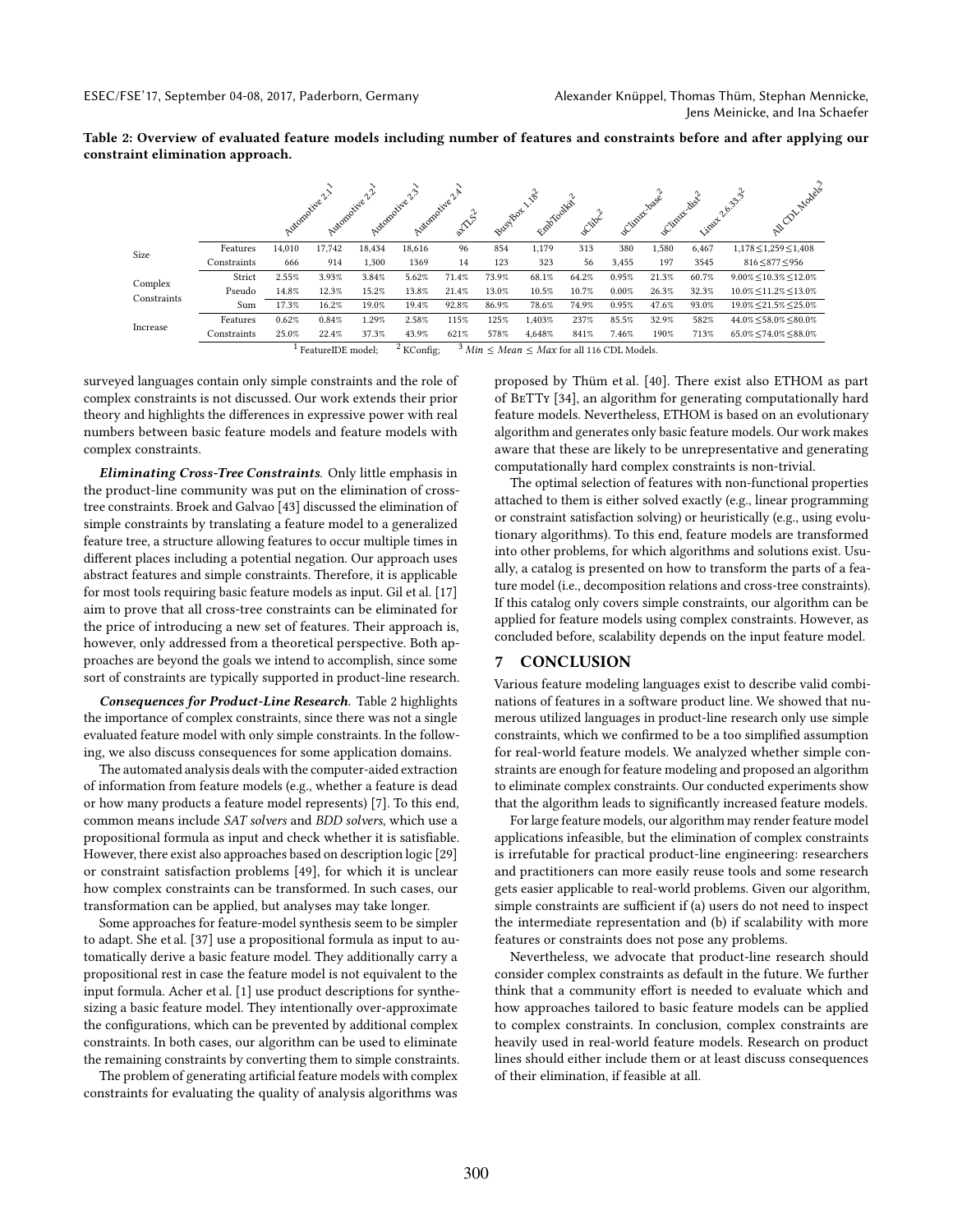ESEC/FSE'17, September 04-08, 2017, Paderborn, Germany

# A APPENDIX: REPLICATION PACKAGE

We provide access to 127 large real-world feature models with thousands of features and cross-tree constraints in the FeatureIDE file format that can be easily exported to other feature modeling dialects (e.g., SXFM). These feature models can be used in future research in diferent analysis contexts. Furthermore, we provide the source code and software artifacts necessary to translate a feature model with complex constraints to a relaxed feature model, and to reproduce our experimental results. The package is self-contained such that all empirical results can be reproduced automatically.

In total, our replication package contains 123 feature models in the FEATUREIDE file format translated from KCONFIG and CDL, as well as 4 obfuscated feature models from our industry partner. Furthermore, we provide two Java Eclipse projects and one Scala project. The first Eclipse project is for calculating the expressive power of non-equivalent feature models with only simple constraints. The second Eclipse project is for analyzing our constraint elimination approach empirically and to generate all statistics. For the statistics, we rely on our constraint elimination algorithm, which we integrated into FeatureIDE  $3.1.0^2$  $3.1.0^2$  and later versions. The Scala project is an extended version of the Linux Variability Analy-sis Project,<sup>[3](#page-10-6)</sup> offering an exporter from KConFIG to FEATUREIDE.

The objective of the provided artifacts is to enable the analysis of feature models with respect to their cross-tree constraints. We offer possibilities to translate a feature model with complex constraints to a relaxed feature model (i.e., a basic feature model with abstract features). Furthermore, the data set can be used for future evaluations by other researchers. Our complex-constraint elimination algorithm is integrated into the widely-used and long-living tool FEATUREIDE, bridging the gap between expressively complete and lesser expressive feature modeling languages. For instance, FaMa is a basic feature modeling file format. The FAMA exporter of FEAtureIDE internally uses our algorithm to eliminate complex constraints if necessary.

Download and Setup. To ensure easy access for replication of our experiments, we created a publicly available repository on GitHub.[4](#page-10-7) Compulsory for executing the programs is a Java 7 compiler and possibly also a Scala compiler with a version higher than 2.11. The Java projects are initially prepared to be used with Eclipse. Other than that, the repository is self-contained so that users can readily download all artifacts and run the experiments. The repository inherits a detailed documentation explaining how to setup and run the tools.

Source Code and Data. Our experimental results have been successfully evaluated by the Artifact Evaluation Committee and considered to be reusable. The repository consists of four major parts.

(1) Analyzer for the Expressive Power of Basic Feature Models. This tool is used in Section [5.3](#page-7-2) to calculate the number of theoretically possible product lines that a basic feature modeling languages can express. It takes a number of concrete features as input and computes all variations of a basic

feature model. It then counts the number of non-equivalent product lines that are represented by these feature models.

- (2) Experimental Evaluation.All experimental results explained in Section [5](#page-7-3) can be calculated by this project. The user specifies a list of feature models (or a folder containing feature models) as input and the project generates all statistics (i.e., number of complex constraints, increase in size after translation, and complexity of all complex constraints).
- (3) KConfig Translator. The KConFIG translator is an extended version of the Linux Variability Analysis Project developed by Berger et al. [\[9\]](#page-11-36). A user specifies a model in the exconfig file format (an extended KCONFIG file format) and receives an approximation of the feature model in the FeatureIDE file format.
- (4) Large Real-World Feature Models. All 127 extracted and evaluated feature models are provided in the FeatureIDE file format, both in its complex and relaxed version.

FeatureIDE Integration. Our algorithm described in Section [4](#page-4-2) is integrated into FeatureIDE and is already usable in practice (e.g., exporting to basic feature modeling formats). The context menu of the model.xml provides the option to translate that feature model into a product-equivalent feature model with only simple constraints. The appearing dialog provides options to (1) chose a strategy for all abstract trees (conjunctive normal form, negation normal form, or a combination of both), (2) preserve the number of configurations leading to a doubling in the number of additional require constraints, and (3) to additionally remove redundant constraints that may arise in the process.

## ACKNOWLEDGMENTS

We gratefully acknowledge fruitful discussions on the expressive power of feature models with Arthur Hammer, Malte Lochau, Christian Kästner, Reimar Schröter, and Gunter Saake. We thank Thorsten Berger for his support in retrieving feature diagrams for real-world feature models. Thanks to Niklas Lehnfeld for his help with developing the software artifacts. This work was supported by the European Union within project HyVar (grant agreement H2020-644298), the DFG (German Research Foundation) under the Priority Programme SPP1593, and NSF grant 1552944.

#### REFERENCES

- <span id="page-10-4"></span>[1] Mathieu Acher, Anthony Cleve, Gilles Perrouin, Patrick Heymans, Charles Vanbeneden, Philippe Collet, and Philippe Lahire. 2012. On Extracting Feature Models From Product Descriptions. In VaMoS. ACM, New York, NY, USA, 45-54. DOI: <http://dx.doi.org/10.1145/2110147.2110153>
- <span id="page-10-0"></span>[2] Mathieu Acher, Philippe Collet, Philippe Lahire, and Robert B France. 2011. Managing Feature Models With Familiar: a Demonstration of the Language and its Tool Support. In Proceedings of the 5th Workshop on Variability Modeling of Software-Intensive Systems. ACM, 91-96.
- <span id="page-10-3"></span>[3] Ra'Fat Al-Msie 'deen, Marianne Huchard, Abdelhak-Djamel Seriai, Christelle Urtado, and Sylvain Vauttier. 2014. Reverse Engineering Feature Models from Software Configurations Using Formal Concept Analysis. In CLA 2014: Eleventh International Conference on Concept Lattices and Their Applications (CEUR-Workshop), Sebastian Rudolph Karell Bertet (Ed.), Vol. 1252. Ondrej Krídlo, Košice, Slovakia, 95-106.<https://hal-auf.archives-ouvertes.fr/hal-01075524>
- <span id="page-10-1"></span>[4] Kacper Bak, Zinovy Diskin, Michal Antkiewicz, Krzysztof Czarnecki, and Andrzej Wasowski. 2013. Clafer: Unifying Class and Feature Modeling. Software & Systems Modeling (2013), 1-35.
- <span id="page-10-2"></span>[5] Don Batory. 2005. Feature Models, Grammars, and Propositional Formulas. In Proc. Int'l Software Product Line Conf. (SPLC). Springer, Berlin, Heidelberg, 7-20.

<span id="page-10-5"></span> $^{2}$ <https://github.com/FeatureIDE/FeatureIDE/releases/tag/v3.1.0>

<span id="page-10-6"></span><sup>3</sup><https://code.google.com/archive/p/linux-variability-analysis-tools/>

<span id="page-10-7"></span><sup>4</sup><https://github.com/AlexanderKnueppel/is-there-a-mismatch>